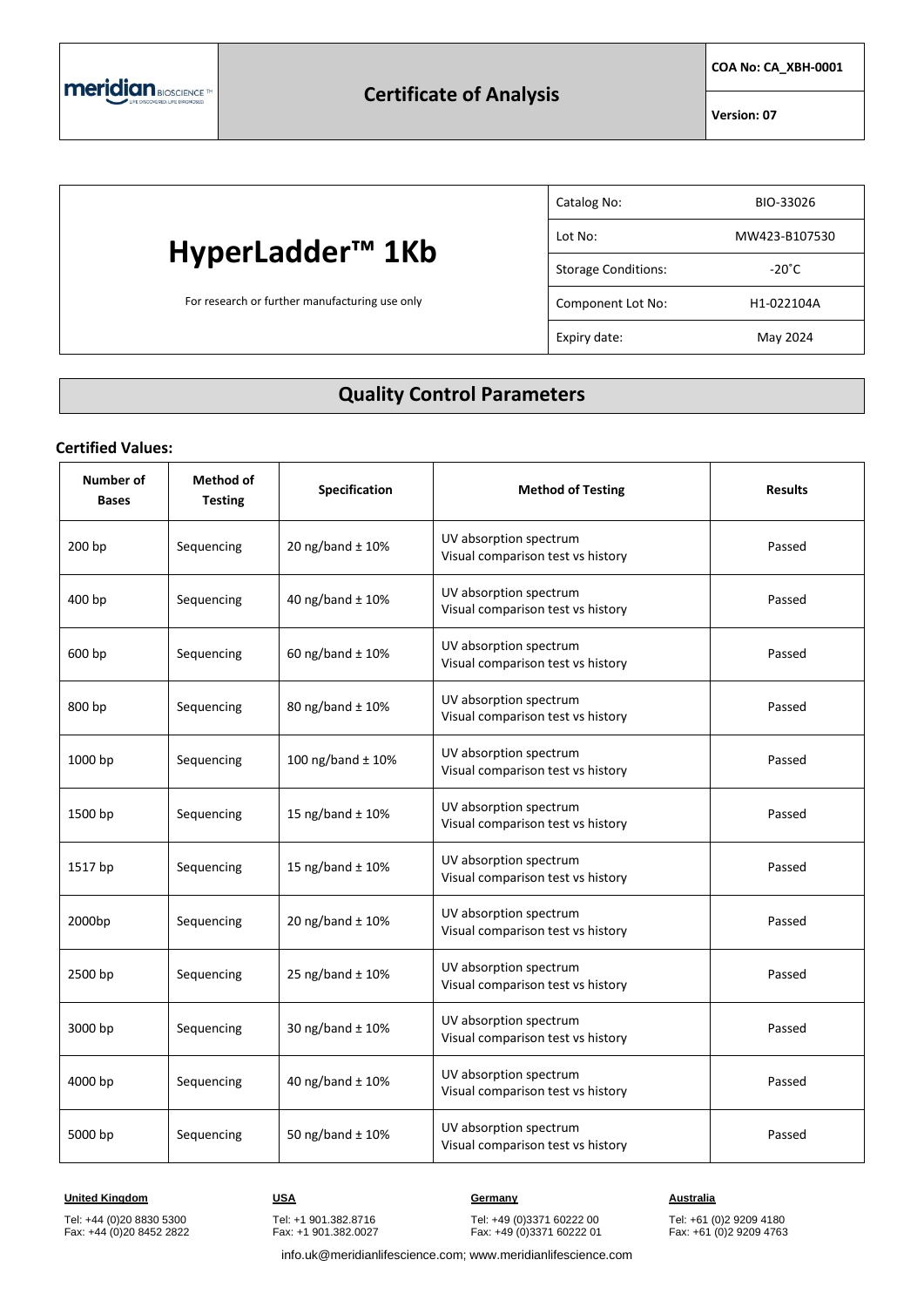

### **Certificate of Analysis**

**COA No: CA\_XBH-0001**

**Version: 07**

| 6000 bp  | Sequencing | 60 ng/band $\pm$ 10%  | UV absorption spectrum<br>Visual comparison test vs history | Passed |
|----------|------------|-----------------------|-------------------------------------------------------------|--------|
| 8000 bp  | Sequencing | 80 ng/band $\pm$ 10%  | UV absorption spectrum<br>Visual comparison test vs history | Passed |
| 10037 bp | Sequencing | 100 ng/band $\pm$ 10% | UV absorption spectrum<br>Visual comparison test vs history | Passed |

Note: The values given relate to individual bands. Following the combination of all bands in one solution, the Ladder may be used for approximating the mass of DNA.

QA / QC Representative:  $\sqrt{2}$  Alberta Newton

Date: 9<sup>th</sup> May 2022

Tel: +44 (0)20 8830 5300 Fax: +44 (0)20 8452 2822 Tel: +1 901.382.8716 Fax: +1 901.382.0027

**United Kingdom CONSTRUMERY IS USA Germany Germany Australia** Tel: +49 (0)3371 60222 00 Fax: +49 (0)3371 60222 01

Tel: +61 (0)2 9209 4180 Fax: +61 (0)2 9209 4763